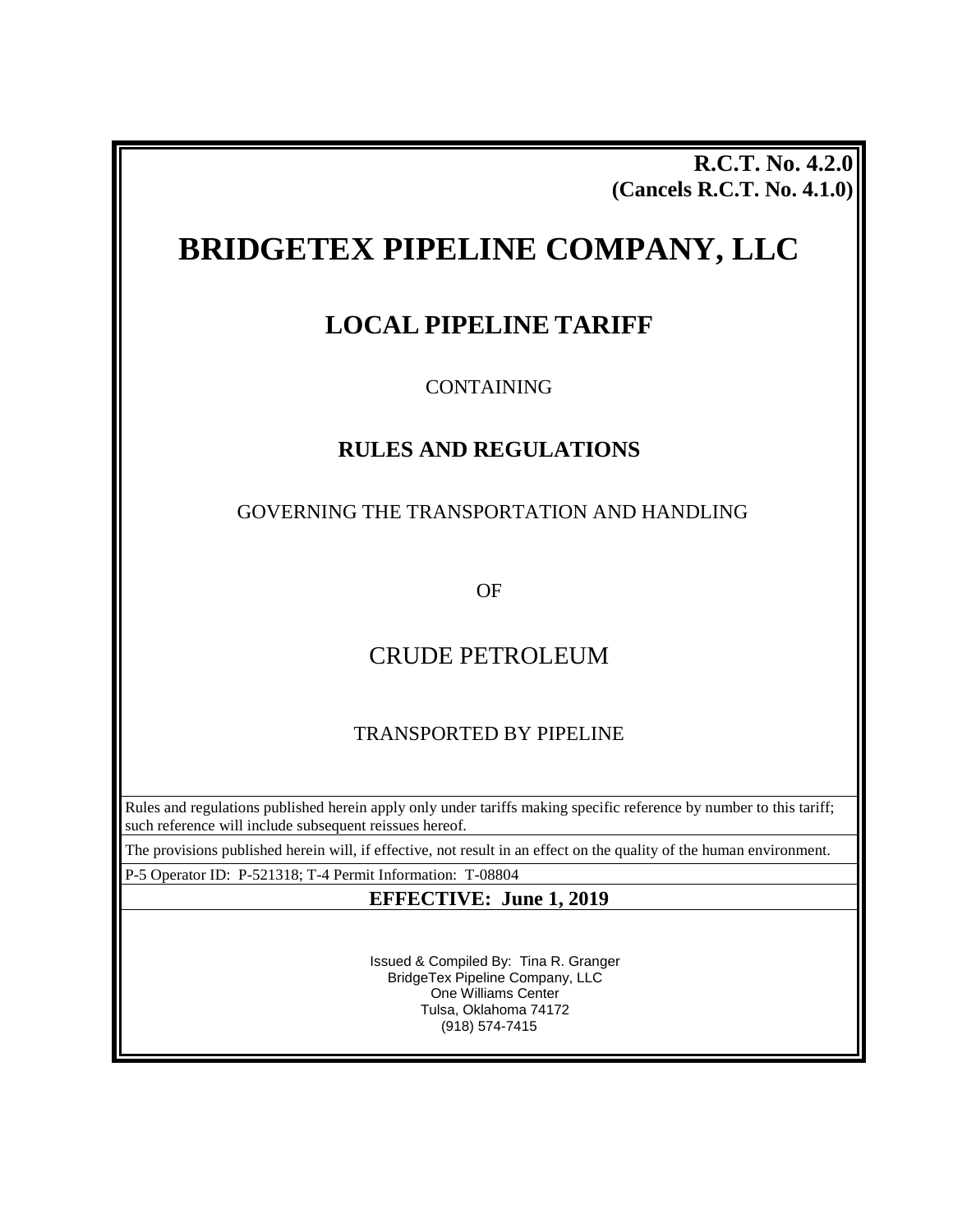## **SECTION I Rules and Regulations of Railroad Commission of Texas Rule §3.71, Pipeline Tariffs**

## **1. ALL MARKETABLE OIL TO BE RECEIVED FOR TRANSPORTATION**

By the term "marketable oil" is meant any crude petroleum adapted for refining or fuel purposes, properly settled and containing not more than two percent (2.0%) of basic sediment, water, or other impurities above a point six (6) inches below the pipeline connection with the tank. Pipelines shall receive for transportation all such "marketable oil" tendered; but no pipeline shall be required to receive for shipment from any one person an amount exceeding three thousand (3,000) barrels of petroleum in any one day; and, if the oil tendered for transportation differs materially in character from that usually produced in the field and being transported there from by the pipeline, then it shall be transported under such terms as the shipper and the owner of the pipeline may agree or the commission may require.

## **2. BASIC SEDIMENT, HOW DETERMINED – TEMPERATURE**

In determining the amount of sediment, water or other impurities, a pipeline is authorized to make a test of the oil offered for transportation from an average sample from each such tank, by the use of centrifugal machine, or by the use of any other appliance agreed upon by the pipeline and the shipper. The same method of ascertaining the amount of the sediment, water, or other impurities shall be used in the delivery as in the receipt of oil. A pipeline shall not be required to receive for transportation, nor shall consignee be required to accept as a delivery, any oil of a higher temperature than 90 degrees Fahrenheit, except that during the summer oil shall be received at any atmospheric temperature, and may be delivered at like temperature. Consignee shall have the same right to test the oil upon delivery at destination that the pipeline has to test before receiving from the shipper**.**

## **3. "BARREL" DEFINED**

For the purpose of these sections, a "barrel" of crude petroleum is declared to be forty-two (42) gallons of 231 cubic inches per gallon at 60 degrees Fahrenheit.

## **4. OIL INVOLVED IN LITIGATION, ETC – INDEMNITY AGAINST LOSS**

When any oil offered for transportation is involved in litigation, or the ownership is in dispute, or when the oil appears to be encumbered by lien or charge of any kind, the pipeline may require of shippers an indemnity bond to protect it against all loss.

#### **5. STORAGE**

Each pipeline shall provide, without additional charge, sufficient storage, such as is incident and necessary to the transportation of oil, including storage at destination or so near thereto as to be available for prompt delivery to destination point, for five days from the date of order of delivery at destination.

## **6. IDENTITY AND MAINTENANCE OF OIL**

A pipeline may deliver to consignee, either the identical oil received for transportation, subject to such consequences of mixing with other oil as are incident to the usual pipeline transportation, or it may make delivery from its common stock at destination; provided, if this last be done, the delivery shall be of substantially like kind and market value.

## **7. MINIMUM QUANTITY TO BE RECEIVED**

A pipeline shall not be required to receive less than one tank car-load of oil when oil is offered for loading into tank cars at destination of the pipeline. When oil is offered for transportation for other than tank car delivery, a pipeline shall not be required to receive less than five hundred (500) barrels.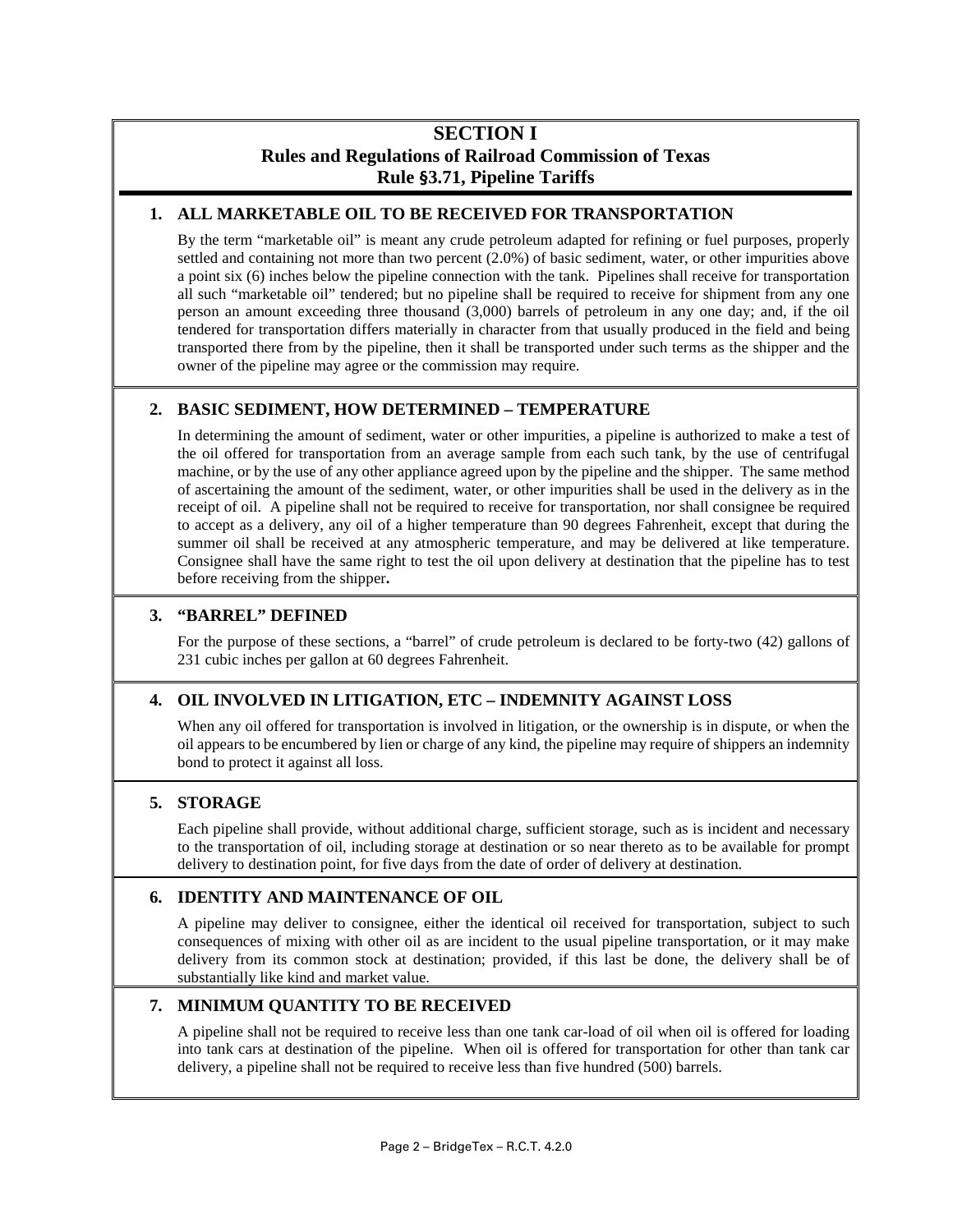## **SECTION I** *(continued)*

## **8. GATHERING CHARGES**

Tariffs to be filed by a pipeline shall specify separately the charges for gathering of the oil, for transportation and for delivery.

## **9. MEASURING, TESTING AND DEDUCTIONS**

- (A) Except as provided in subparagraph (B) of this paragraph, all crude oil tendered to a pipeline shall be gauged and tested by a representative of the pipeline prior to its receipt by the pipeline. This shipper may be present or represented at the gauging or testing. Quantities shall be computed from correctly compiled tank tables showing 100% of the full capacity of the tanks.
- (B) As an alternative to the method of measurement provided in subparagraph (A) of this paragraph, crude oil and condensate may be measured and tested, before transfer of custody to the initial transporter, by:
	- (i) lease automatic custody transfer (LACT) equipment, provided such equipment is installed and operated in accordance with the latest revision of the American Petroleum Institute (API) Manual of Petroleum Measurement Standards, Chapter 6., or;
	- (ii) any device or method, approved by the commission or its delegate, which yields accurate measurements of crude oil or condensate.
- (C) Adjustments to the quantities determined by the methods described in subparagraphs (A) or (B) of this paragraph shall be made for temperature from the nearest whole number degree to the basis of 60 degrees Fahrenheit and to the nearest 5/10 API degree gravity in accordance with the volume correction Tables 5A and 6A contained in API Standard 2540, American Society for Testing Materials 01250, Institute of Petroleum 200, first edition, August 1980. A pipeline may deduct the basic sediment, water, and other impurities as shown by the centrifugal or other test agreed upon by the shipper and pipeline; and 1.0% for evaporation and loss during transportation. The net balance shall be the quantity deliverable by the pipeline. In allowing the deductions, it is not the intention of the commission to affect any tax or royalty obligations imposed by the laws of Texas on any producer or shipper of crude oil.
- (D) A transfer of custody of crude between transporters is subject to measurement as agreed upon by the transporters.

#### **10. DELIVERY AND DEMURRAGE**

Each pipeline shall transport oil with reasonable diligence, considering the quality of the oil, the distance of transportation, and other material elements, but at any time after receipt of a consignment of oil, upon twentyfour (24) hours notice to the consignee, may offer oil for delivery from its common stock at the point of destination, conformable to Item No. 6 of this section, at a rate not exceeding ten thousand (10,000) barrels per day of twenty-four (24) hours. Computation of time of storage (as provided for in Item No. 5 of this section) shall begin at the expiration of such notice. At the expiration of the time allowed in Item No. 5 of this section for storage at destination, a pipeline may assess a demurrage charge on oil offered for delivery and remaining undelivered, at a rate for the first ten (10) days of one-tenth of one cent (\$0.001) per barrel; and thereafter at a rate of three-fourths of one cent (\$0.0075) per barrel, for each day of twenty-four (24) hours or fractional part thereof.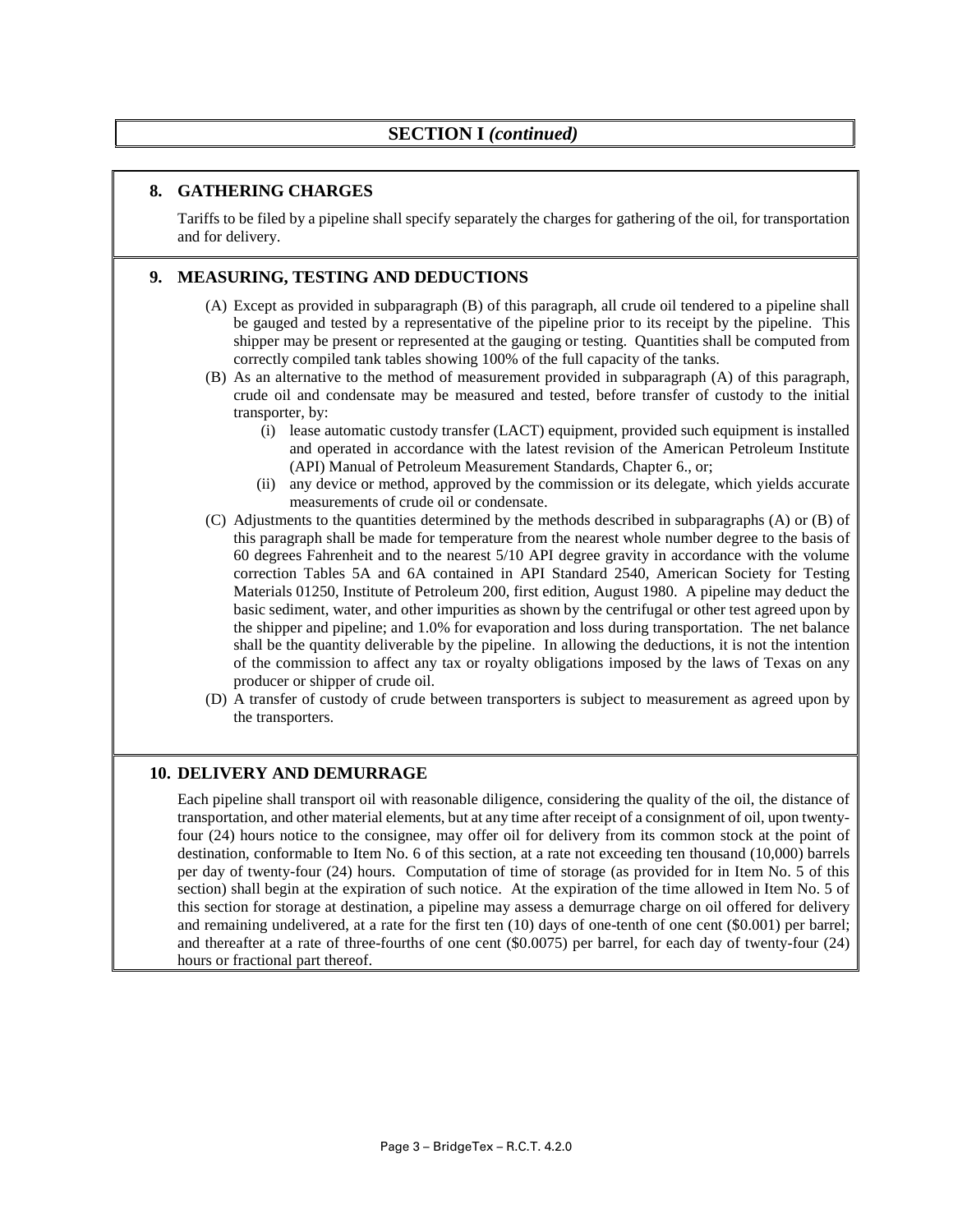## **11. UNPAID CHARGES, LIEN FOR AND SALE TO COVER**

A pipeline shall have a lien on all oil to cover charges for transportation, including demurrage, and it may withhold delivery of oil until the charges are paid. If the charges shall remain unpaid for more than five (5) days after notice of readiness to deliver, the pipeline may sell the oil at public auction at the general office of the pipeline on any day not a legal holiday. The date for the sale shall be not less than forty-eight (48) hours after publication of notice in a daily newspaper of general circulation published in the city where the general office of the pipeline is located. The notice shall give the time and place of the sale, and the quantity of the oil to be sold. From the proceeds of the sale, the pipeline may deduct all charges lawfully accruing, including demurrage, and all expenses of the sale. The net balance shall be paid to the person lawfully entitled thereto.

## **12. NOTICE OF CLAIM**

Notice of claim for loss, damage or delay in connection with the shipment of oil must be made in writing to the pipeline within ninety-one (91) days after, the damage, loss, or delay occurred. If the claim is for failure to make delivery, the claim must be made within ninety-one (91) days after a reasonable time for delivery has elapsed.

## **13. TELEPHONE – TELEGRAPH LINE – SHIPPER TO USE**

If a pipeline maintains a private telegraph or telephone line, a shipper may use it without extra charge, for messages incident to shipments. However, a pipeline shall not be held liable for failure to deliver any messages away from its office or for delay in transmission or for interruption of service.

## **14. CONTRACTS OF TRANSPORTATION**

When a consignment of oil is accepted, the pipeline shall give the shipper a run ticket, and shall give the shipper a statement that shows the amount of oil received for transportation, the points of the origin and destination, corrections made for temperature, deductions made for impurities, and the rate for such transportation.

## **15. SHIPPER'S TANKS, ETC. - INSPECTION**

When a shipment of oil has been offered for transportation, the pipeline shall have the right to go upon the premises where the oil is produced or stored, and have access to any and all tanks or storage receptacles for the purpose of making any examination, inspection, or test authorized by this section.

#### **16. OFFERS IN EXCESS OF FACILITIES**

If oil is offered to any pipeline for transportation in excess of the amount that can be immediately transported, the transportation furnished by the pipeline shall be apportioned among all shippers in proportion to the amounts offered by each; but no offer for transportation shall be considered beyond the amount which the person requesting the shipment then has ready for shipment by the pipeline. The pipeline shall be considered as a shipper of oil produced or purchased by itself and held for shipment through its line, and its oil shall be entitled to participate in such apportionment.

## **17. INTERCHANGE OF TONNAGE**

Pipelines shall provide the necessary connections and facilities for the exchange of tonnage at every locality reached by two or more pipelines, when the Commission finds that a necessity exists for connection, and under such regulations as said Commission may determine in each case.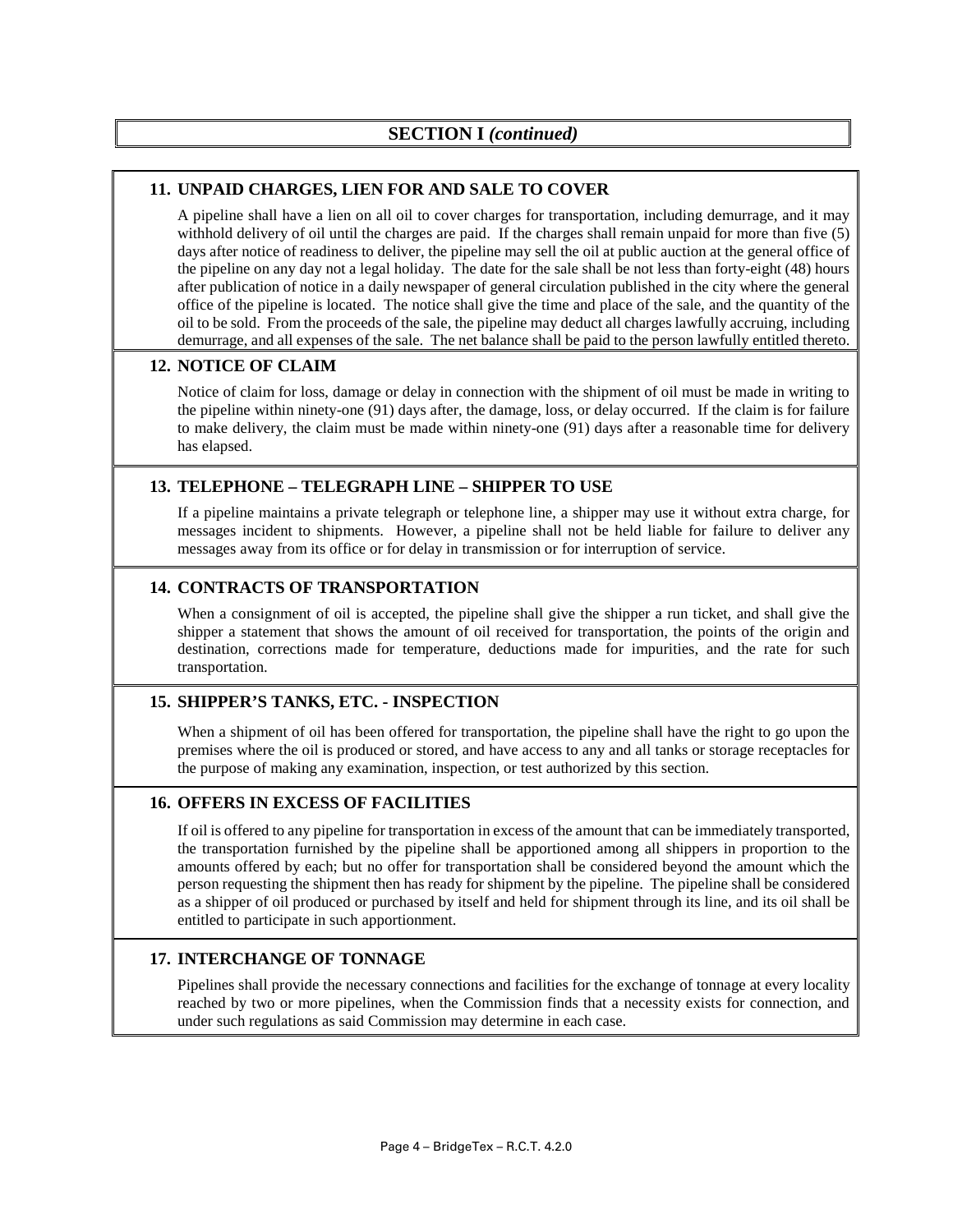#### **18. RECEIPT AND DELIVERY – FOR NECESSARY FACILITIES**

Each pipeline shall install and maintain facilities for the receipt and delivery of marketable crude petroleum of shippers at any point on its line if the Commission finds that a necessity exists therefor and under regulations by the Commission.

## **19. REPORTS OF LOSS FROM FIRES, LIGHTNING AND LEAKAGE**

- (A) Each pipeline shall immediately notify the commission district office, electronically or by telephone, of each fire that occurs at any oil tank owned or controlled by the pipeline, or of any tank struck by lightning. Each pipeline shall in like manner report each break or leak in any of its tanks or pipelines from which more than five (5) barrels escape. Each pipeline shall file the required information with the commission in accordance with the appropriate commission form within thirty (30) days from the date of the spill or leak.
- (B) No risk of fire, storm, flood, or act of God, and no risk resulting from riots, insurrection, rebellion, war or act of the public enemy, or from quarantine or authority of law or any order, requisition or necessity of the government of the United States in time of war, shall be borne by a pipeline, nor shall any liability accrue to it from any damage thereby occasioned. If loss of any crude oil from any such causes occurs after the oil has been received for transportation, and before it has been delivered to the consignee, the shipper shall bear a loss in such proportion as the amount of his shipment is to all of the oil held in transportation by the pipeline at the time of such loss, and the shipper shall be entitled to have delivered only such portion of his shipment as may remain after a deduction of his due proportion of such loss, but in such event the shipper shall be required to pay charges only on the quantity of oil delivered. This Item No. 19 shall not apply if the loss occurs because of negligence of the pipeline.
- (C) Common carrier pipelines shall mail (return receipt requested) or hand deliver to landowners (persons who have legal title to the property in question) and residents (persons whose mailing address is the property in question) of land upon which a spill or leak has occurred, all spill or leak reports required by the commission for that particular spill or leak within thirty (30) days of filing the required reports with the commission. Registration with the Commission by landowners and residents for the purpose of receiving spill or leak reports shall be required every five years, with the renewal registration starting January 1, 1999. If a landowner or resident is not registered with the commission, the common carrier is not required to furnish such reports to the resident or landowner.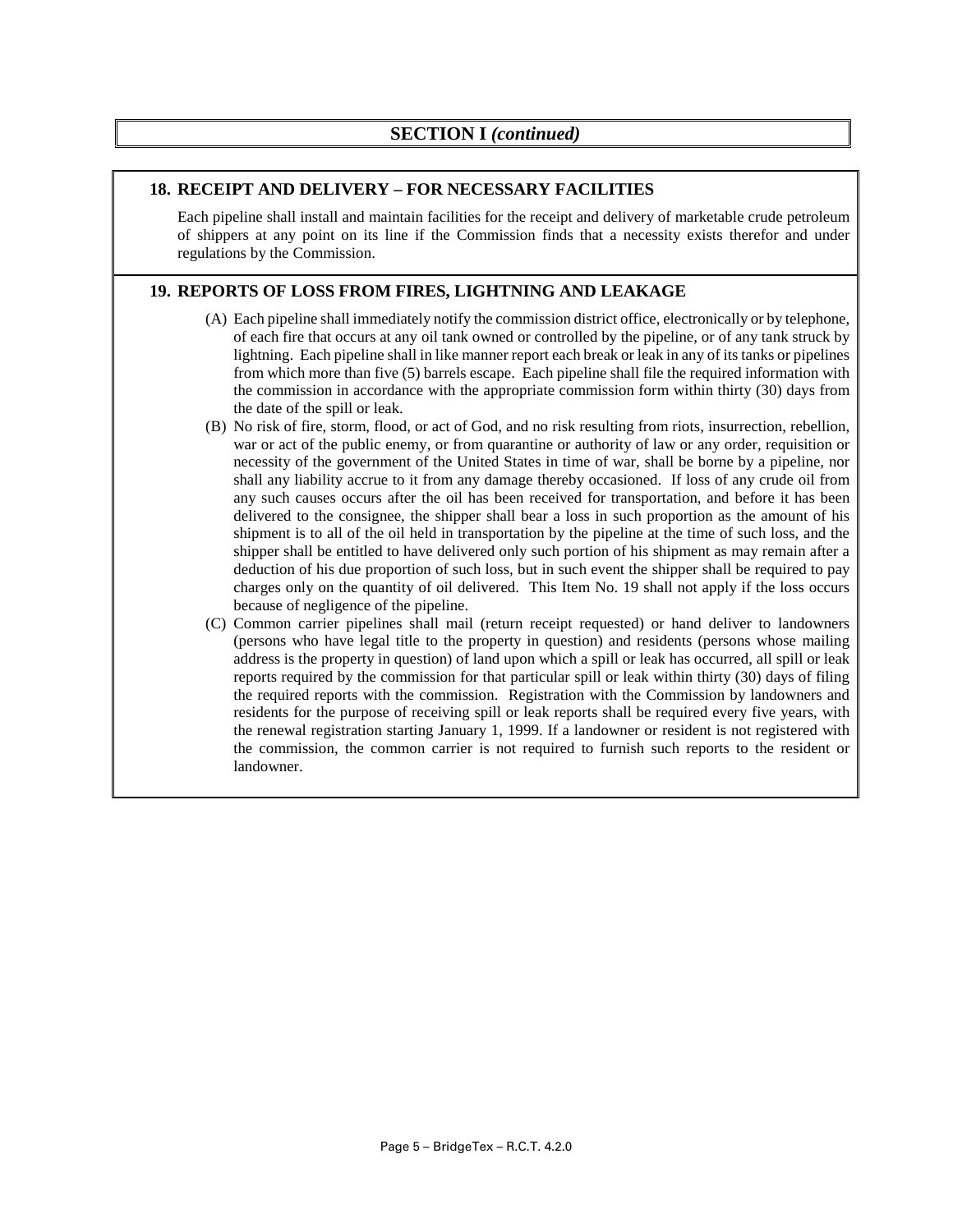## **SECTION II Supplemental BridgeTex Pipeline Company, LLC Rules and Regulations Governing Crude Petroleum Transportation By Pipeline**

#### **15. DEFINITIONS**

"A.P.I." means American Petroleum Institute.

"Barrel" means forty-two (42) United States gallons.

"BridgeTex II Facilities" has the meaning set forth in Carrier's Local Tariff.

"Carrier" means BridgeTex Pipeline Company, LLC.

**[C]**"Condensate" means Crude Petroleum meeting the required specifications set forth in the column labeled "Condensate" in Item 25 below.

"Consignee" means the party to whom a Shipper has designated to receive the delivery of Crude Petroleum at the Destination.

"Crude Petroleum" means the grade or grades of the direct liquid products of oil or gas wells, including crude oil and condensate, meeting the required specifications established pursuant to this tariff which Carrier has undertaken to transport. Crude Petroleum excludes, and Carrier shall not be required to transport, any "indirect liquid products of oil or gas wells," sometimes referred to as "indirect products," meaning the liquid products resulting from the operation of gasoline recovery plants, gas recycling plants, condensate or distillate recovery equipment in gas or oil fields, or a mixture of such products.

"Destination" has the meaning set forth in Carrier's Local Tariff.

"Local Tariff" means Carrier's Local Tariff **[W]**R.C.T. No. 5.4.0 5.1.0, including any supplements thereto and reissues thereof.

"Magellan" means Magellan Crude Oil Pipeline Company, L.P., any of its affiliates or their respective successors or assigns.

"Origin" has the meaning set forth in Carrier's Local Tariff.

"Plains" means Plains Pipeline, L.P., any of its affiliates or their respective successors or assigns.

"Shipper" means any party who agrees with Carrier for transportation of Crude Petroleum.

"U.S." means United States.

"WTI" means Crude Petroleum meeting the required specifications set forth in the column labeled "WTI" in Item 25 below.

**[N]** "WTL" means Crude Petroleum meeting the required specifications set forth in the column labeled "WTL" in Item 25 below.

#### **20. COMMODITY**

Carrier is engaged in the transportation of Crude Petroleum only and therefore will not accept any other commodity for transportation under Carrier's applicable tariffs.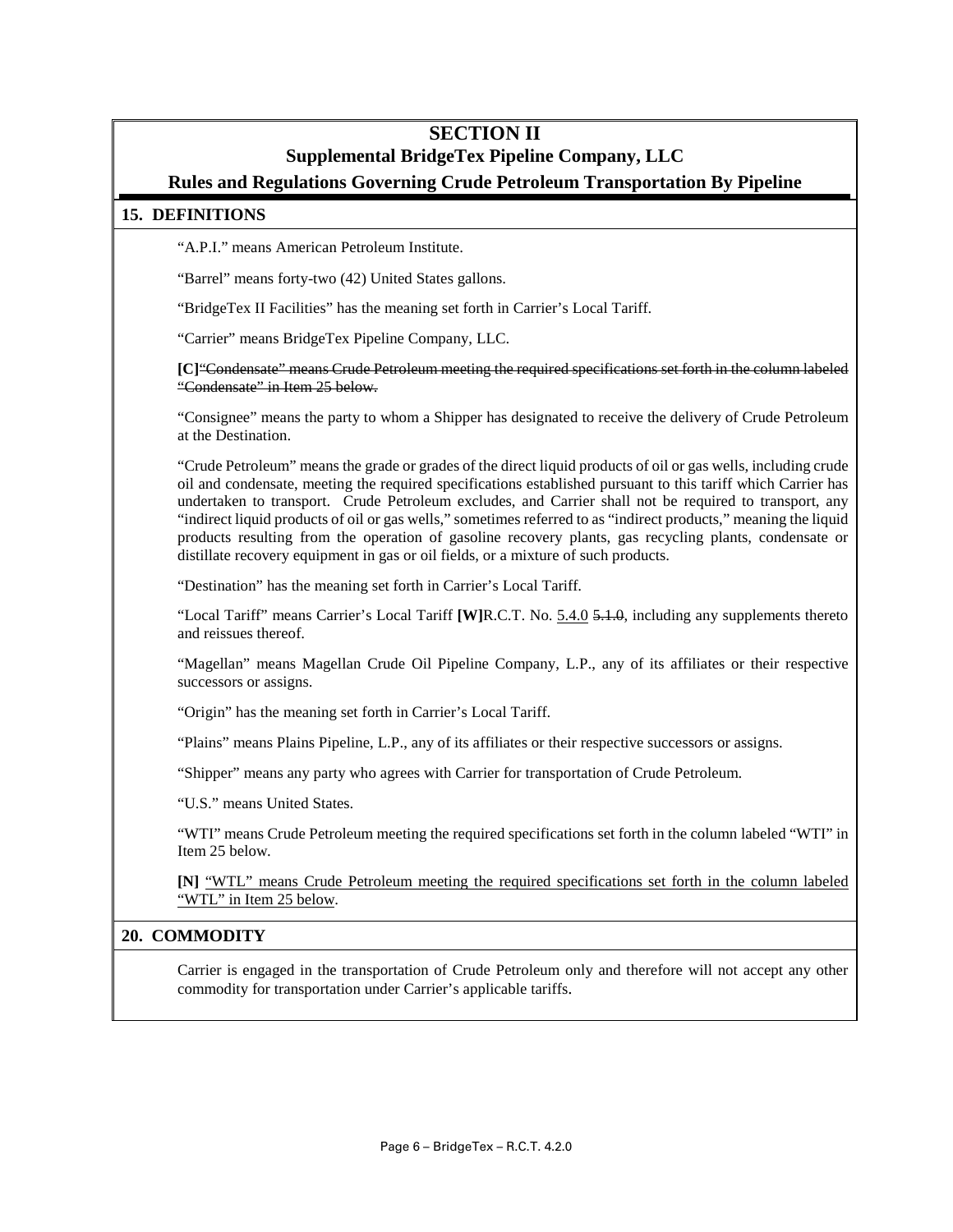## **25. QUALITY SPECIFICATIONS**

Carrier will not accept any Crude Petroleum unless it meets the specifications listed in the chart below and unless other properties of such Crude Petroleum are such that it will be readily susceptible to transportation through the BridgeTex II Facilities. These specifications shall apply to each Barrel of Shipper's nomination and not be limited to the composite sample of the nomination.

|                               | <u>WTI</u>   | $\mathsf{IC}$<br>Condensate | INI WTL        |
|-------------------------------|--------------|-----------------------------|----------------|
| API Gravity, <sup>o</sup> API | $36 - 44$    | $45 - 55$                   | NI44.1-49.9    |
| Sulfur Content, Weight %      | $\leq$ 0.45  | $\Leftarrow 0.20$           | $[N] \le 0.20$ |
| Max Reid Vapor Pressure, psi  | 9.5          | 9.5                         | INI 9.5        |
| Max True Vapor Pressure, psi  | 11.0         | 44.0                        |                |
| BS & W                        | $\leq 1.0\%$ |                             | $\leq 1.0\%$   |

#### **30. STORAGE**

Storage necessarily incident to transportation and only such storage will be provided by Carrier, except that Carrier will not provide any storage at the Midland, Texas, Origin. Upon delivery of Crude Petroleum into Carrier's working tankage, title to such Crude Petroleum in Carrier's working tankage shall remain with Shipper and not with Carrier.

#### **40. MINIMUM SHIPMENTS**

Quantities of Crude Petroleum will be accepted for transportation as a single shipment to the delivery point(s) within the Destination on the BridgeTex II Facilities only in amounts of 50,000 Barrels or greater. Quantities of less than 50,000 Barrels may be accepted by Carrier for transportation if operating conditions permit and if such Crude Petroleum is of like quality and characteristics of that currently being transported, all at Carrier's sole discretion.

## **50. QUALITY AND QUANTITY OF RECEIPT AND DELIVERIES**

Carrier will accept for transportation Crude Petroleum that can be commingled or intermixed with a grade of Crude Petroleum which Carrier regularly transports between the Origin and delivery points within the Destination of the shipment without materially reducing the value or altering the quality of any grade of Crude Petroleum which Carrier regularly transports over the route of the shipment.

Carrier will accept Crude Petroleum for transportation only on condition that Carrier shall not be liable to Shipper or Consignee for changes in gravity or quality which may occur from commingling or inter-mixing such Crude Petroleum with other Crude Petroleum in transit; and provided further that Carrier will not be obligated to deliver to Consignee the identical Crude Petroleum received from Shipper. However, Carrier will deliver to Consignee a grade of Crude Petroleum as nearly like the grade of Crude Petroleum received from Shipper as Carrier is regularly transporting as a common stream to the delivery points within the Destination.

Carrier will not be required to and will not intentionally accept any Crude Petroleum that does not meet the specifications set forth in Item 25.

Carrier will not make a delivery of less than 50,000 Barrels of Crude Petroleum at any delivery point within the Destination except when necessitated by dispatching contingencies. Deliveries of less than 50,000 Barrels may be delivered at Carrier's sole discretion if operating conditions permit.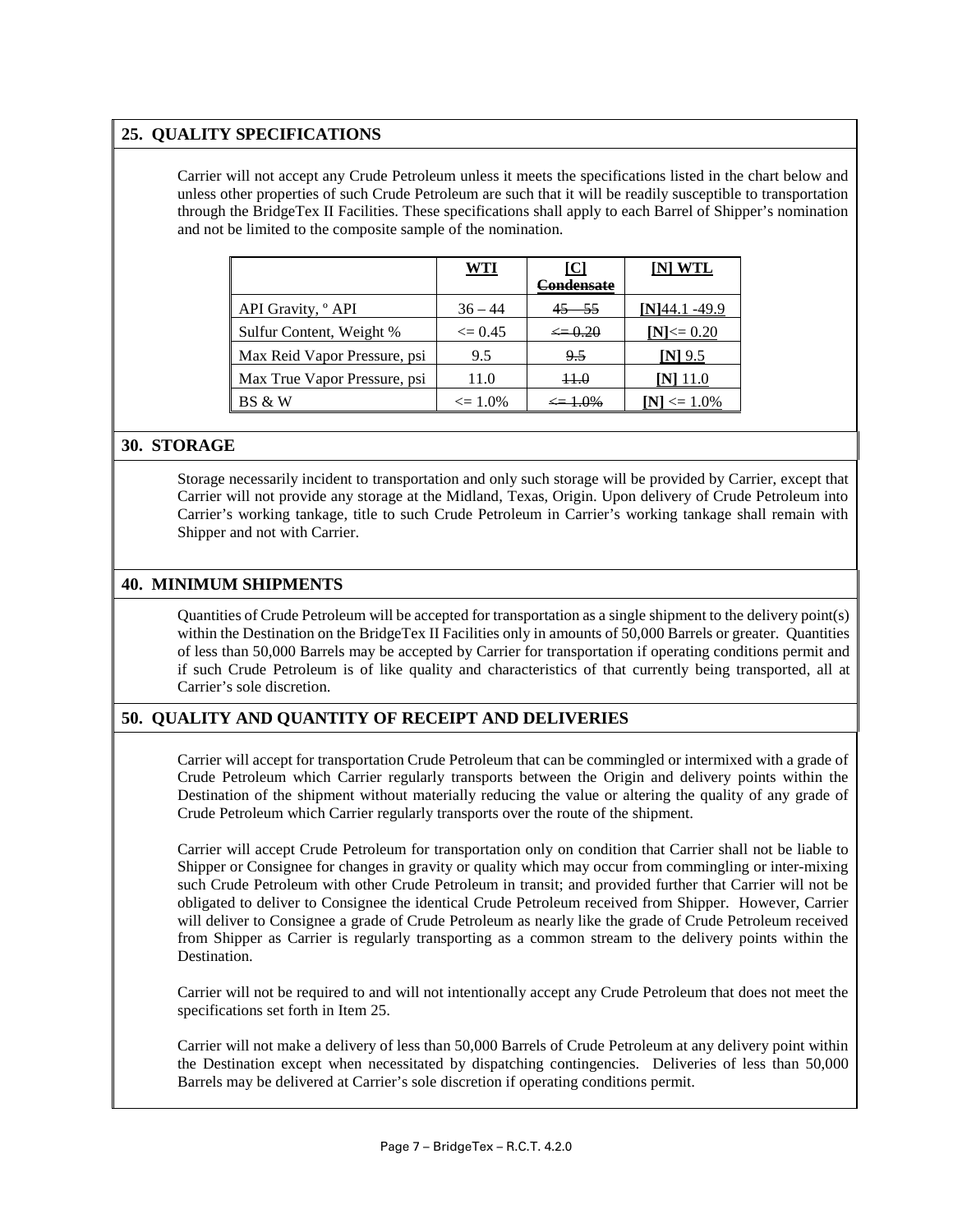#### **60. MEASUREMENT AND TENDER DEDUCTIONS**

The volume of Crude Petroleum received and delivered by Carrier will be measured in Barrel units by meter or by gauge. Measured volumes at recorded or observed temperatures will be converted to volumes at sixty degrees Fahrenheit (60ºF). Quantities shall be determined in accordance with applicable A.P.I. Manual of Petroleum Measurement Standards.

The volume of impurities in Crude Petroleum received and delivered by Carrier will be measured by an electrical or mechanical device or by physical test and such volume will be deducted from the volume of such receipts and deliveries.

Carrier shall determine all measurements, but Shipper and Consignee or their representatives may be present to witness them.

A deduction of two-tenths (2/10) of one percent by volume will be assessed on each shipment of Crude Petroleum received by Carrier.

#### **70. NOMINATIONS REQUIRED**

Crude Petroleum for shipment through the BridgeTex II Facilities will be received only on proper notice showing the point at which the Crude Petroleum is to be received, point or points of delivery, Consignee (if any), the product grade and the amount of Crude Petroleum to be transported. The Shipper notice must be submitted via Carrier's COBALT (or successor) system prior to 5:00 p.m. Central Time, on the  $15<sup>th</sup>$  day of the month preceding the month for which the nominations apply; provided, however, "BridgeTex II New Shipper" (as such term is defined in Carrier's Pipeline Proration Procedures incorporated by reference in Item 150) nominations must be submitted to Carrier prior to 5:00 p.m. Central Time the  $13<sup>th</sup>$  day of the month preceding the month for which the nominations apply. If the thirteenth  $(13<sup>th</sup>)$  or fifteenth  $(15<sup>th</sup>)$  day of the month falls on a weekend or holiday, then nominations are due on the last day that is not a weekend or holiday before the thirteenth  $(13<sup>th</sup>)$  or fifteenth  $(15<sup>th</sup>)$  day.

The capacity of the BridgeTex II Facilities between Plains' Midland, Texas Terminal and Colorado City, Texas is provided through a capacity lease ("Leased Capacity"). If all or a portion of the Leased Capacity is not nominated and tendered by Carrier's Shippers during any month in accordance with this tariff, the lessor of the Leased Capacity may use such Leased Capacity on a temporary "as available" and interruptible basis to provide service to non-Carrier shippers pursuant to the terms of lessor's tariff. If this leased capacity is available for non-Carrier Shippers, lessor may accept nominations for such unused capacity pursuant to the terms of the lessor's tariff on or before the earlier of the 30th day of the month and the last day of the month preceding the operating month to fill the unused leased capacity.

#### **80. TITLE UNENCUMBERED**

The act of delivering Crude Petroleum to the Carrier for transportation shall constitute a warranty that Shipper has unencumbered title thereto, or the unencumbered right to ship such Crude Petroleum. When any Crude Petroleum tendered for transportation is involved in litigation, the ownership of which may be in dispute or which may be encumbered by lien or charge of any kind, the Carrier may require Shipper to post an indemnity bond (or other assurances of quality at Carrier's sole discretion) to protect Carrier against all loss.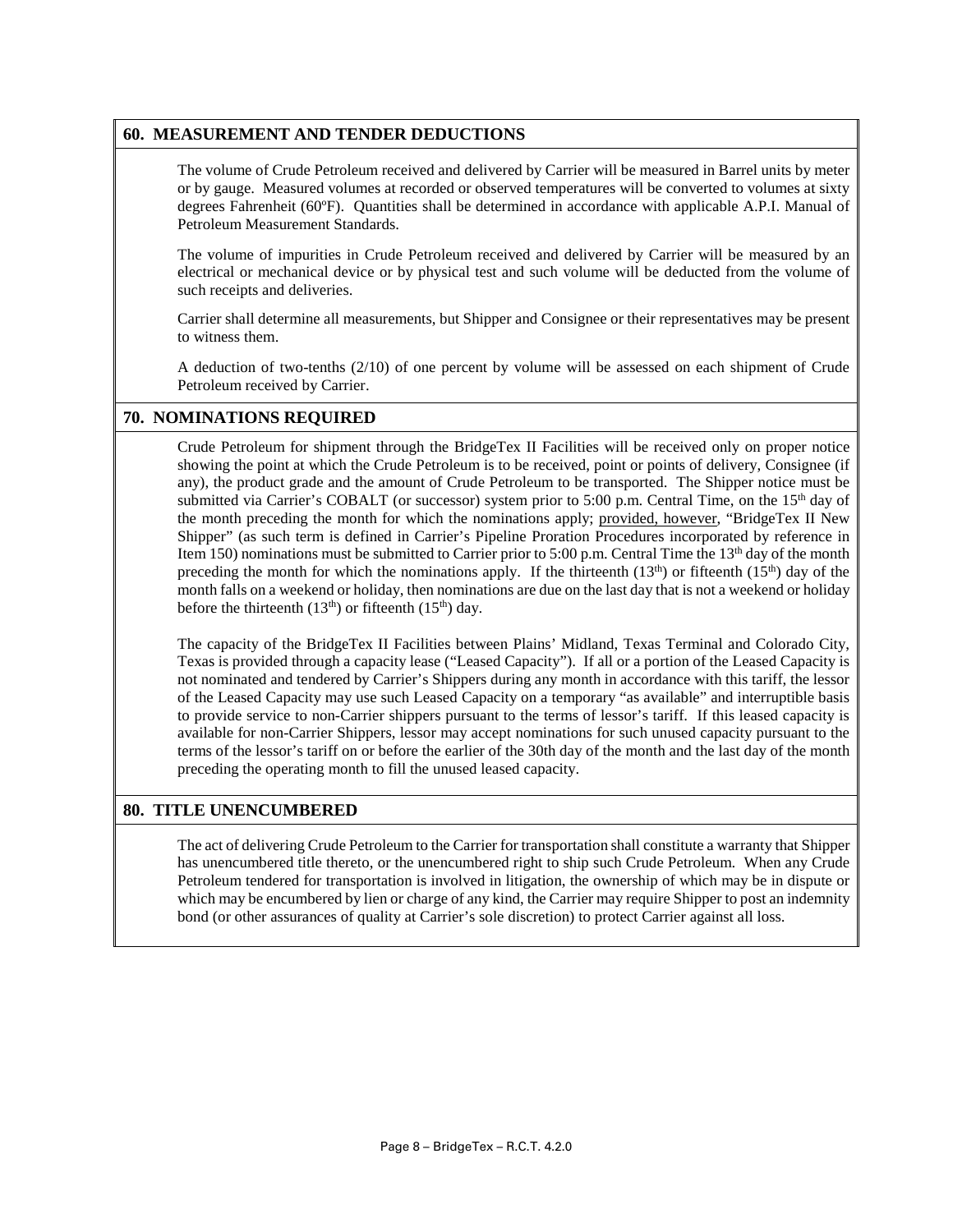## **90. LIABILITY OF CARRIER**

Carrier shall not be liable for any loss or damage or delay caused by act of God, public enemy, quarantine, authority of law, strike, riots, fire or the act or fault of Shipper or Consignee, or for any other cause (a) not due to the negligence of Carrier, whether similar or dissimilar to the causes herein enumerated or (b) not arising out of the failure of Carrier to comply in all material respects with all applicable federal, state, or local governmental laws, rules, and regulations; and, in case of loss from any such causes set forth in (a) or (b) above, after Crude Petroleum has been received for transportation and before the same has been delivered to the Shipper or Consignee, the Shipper shall bear a loss in such proportion as the amount its shipment is to all of the Crude Petroleum in the custody of the Carrier at the time of such loss, and the Shipper shall be entitled to have delivered only such portion of its shipment as may remain after a deduction of its due proportion of such loss but in such event the Shipper shall be required to pay charges only on the quantity of Crude Petroleum delivered.

## **95. DUTY OF CARRIER**

Carrier shall transport Crude Petroleum with reasonable dispatch, considering the quality of the Crude Petroleum, the distance of transportation and other material elements.

## **100. PAYMENT OF TRANSPORTATION AND OTHER CHARGES**

Shipper shall pay the transportation and all other charges accruing on the volumes of Crude Petroleum delivered, adjusted to sixty degrees Fahrenheit (60°F). Carrier shall have a carrier's lien on all Crude Petroleum accepted for transportation to secure the payment of all charges, and may withhold said Crude Petroleum from delivery until all of the said charges shall have been paid.

Carrier will invoice Shipper each month for transportation and other charges incurred during the previous month. If such a bill is not paid within ten (10) days after date of invoice or, if later, any other due date, Carrier shall have the right to assess a late charge at an interest rate of 1.5% per month, unless such rate is greater than the maximum rate allowed by law, in which case the maximum rate allowed by law will be used. Such late charge shall accrue from ten (10) days after date of invoice (or such other later due date, if any) until payment is made.

Carrier may require that all payments to Carrier for services pertaining to the transportation of Crude Petroleum be by wire transfer in accordance with the instructions on the Carrier's invoice to Shipper.

In the event Carrier determines at its sole discretion that the financial condition of a Shipper or Shipper's credit support provider (if any) is or has become impaired or unsatisfactory, Carrier will provide notice to Shipper and Shipper will provide adequate assurance of performance to Carrier in the form, amount, and from an issuer reasonably acceptable to Carrier.

"Adequate assurance of performance" includes, at Carrier's sole discretion, (1) prepayment of all charges by wire transfer, which shall be held by Carrier without interest accruing thereon until credited to Shipper, (2) a standby letter of credit at Shipper's expense in favor of Carrier in an amount sufficient to ensure payment of all charges reasonably anticipated to be incurred by Shipper for two (2) months of shipments by Shipper plus 10%, and, in a form, and from an institution reasonably acceptable to Carrier, or (3) a guaranty in an amount sufficient to ensure payment of all charges reasonably anticipated to be incurred by Shipper for two (2) months of shipments by Shipper plus 10%, and in a form, and from a third party reasonably acceptable to Carrier.

In the event that Shipper fails to comply with any such requirement on or before the date supplied in Carrier's notice to Shipper, Carrier shall not be obligated to provide Shipper access to the BridgeTex II Facilities or provide services pursuant to the applicable tariffs until such requirement is fully met. Any costs or charges incurred by Carrier arising out of any delay in providing Shipper access to the BridgeTex II Facilities or services pursuant to the applicable tariffs shall be borne solely by Shipper and reimbursed to Carrier upon receipt of Carrier's invoice therefor.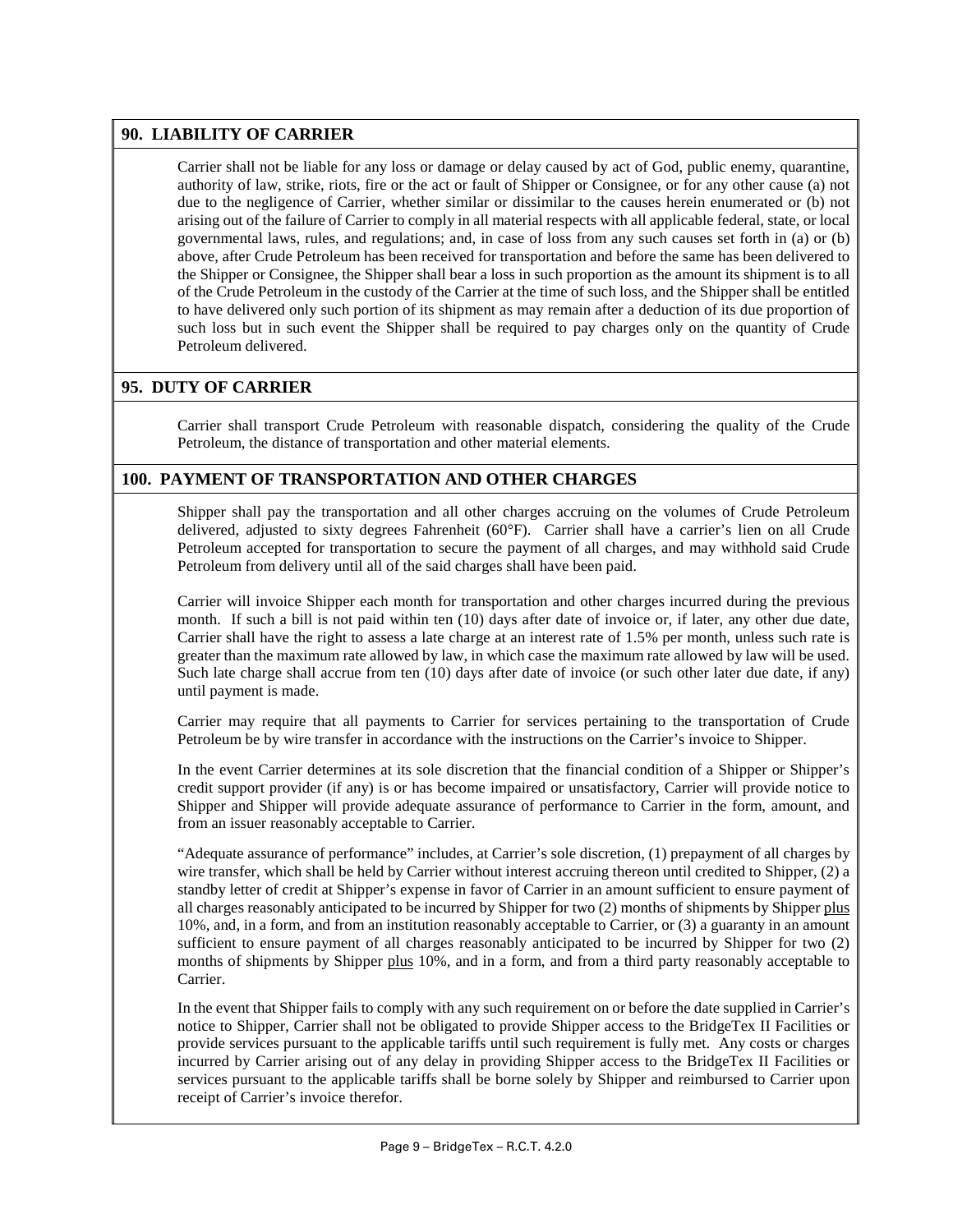In addition to all other liens, statutory or otherwise, to which Carrier is entitled and unless the following grant is expressly prohibited by the terms of one or more security agreements or credit agreements creating prior, perfected security interests in the hereinafter-defined Collateral, Shipper hereby grants to Carrier a first priority, continuous and continuing security interest in all of the following, whether now or hereafter existing or acquired, as collateral for the prompt and complete payment and performance of Shipper's Obligations (as defined below): (a) All Crude Petroleum accepted by Carrier for transportation, terminalling, or otherwise while in the possession of Carrier; (b) all other property of Shipper now in the possession of and at any time and from time to time hereafter delivered to Carrier or its agents but only while in the possession of Carrier; and (c) all of Shipper's pre-payments, deposits, balances, and credits with, and any of its claims against, Carrier, at any time existing. The property described or referred to in subsections (a) through (c) above is collectively referred to as the "Collateral." This grant secures the following (collectively the "Obligations"): (a) all antecedent, current and future transportation, terminalling, special, ancillary and other lawful charges arising under or related to the applicable tariffs or the contracts entered into in connection with the applicable tariffs; (b) the repayment of any amounts that Carrier may advance or spend for the maintenance, storage or preservation of the Collateral; (c) all amounts owed under any modifications, renewals or extensions of any of the foregoing obligations; and (d) all other amounts now or in the future owed by Shipper to Carrier, whether or not of the same kind or class as the other obligations owed by Shipper to Carrier. Shipper authorizes Carrier to file financing statements with respect to the Collateral, or such other documents necessary to perfect and maintain the security interest herein granted.

## **120. CLAIMS TIME FOR FILING**

As a condition precedent to recovery for loss, damage, or delay to shipments, claims must be filed in writing with Carrier within nine months after delivery of shipment, or, in case of failure to make delivery, then within nine months after a reasonable time for delivery has elapsed. Suits for loss or damage may be instituted only within two (2) years and one (1) day after delivery of the property, or in the case of failure to make delivery, then within two (2) years and one (1) day after a reasonable time for delivery has elapsed; provided, however, that where claims have been duly filed with Carrier, suit must be brought within two (2) years and one (1) day after notice in writing is given by Carrier to the claimant that Carrier has disallowed the claim or any part or parts thereof specified in the notice. Where claims for loss or damage are not filed or suits are not instituted thereon in accordance with the foregoing provisions, such claims will not be paid and Carrier will not be liable.

#### **130. PIPEAGE CONTRACT REQUIRED**

Separate pipeage contracts in accord with this tariff and the regulations covering further details related to pipeline connections or facilities ancillary to the BridgeTex II Facilities may be required of Shipper before any obligation to provide transportation shall arise.

#### **140. DIVERSION OR RECONSIGNMENT**

Provided no back haul is required, diversion or reconsignment will be made on timely written request from the Shipper. No additional charge will be made for the diversion or reconsignment service. The rate to be applied under this rule is the rate from Origin to the final delivery point within the Destination.

## **150. PIPELINE PRORATION PROCEDURES**

When there shall be tendered to Carrier, for transportation, more Crude Petroleum than can be immediately transported on the BridgeTex II Facilities, the transportation furnished by Carrier shall be apportioned among Shippers as provided in Carrier's Pipeline Proration Procedures. Carrier's Pipeline Proration Procedures dated January 1, 2018 are available on Carrier's or its designee's Internet site at <http://www.magellanlp.com/WhatWeDo/LiquidPipelineTariffs.aspx> or on request.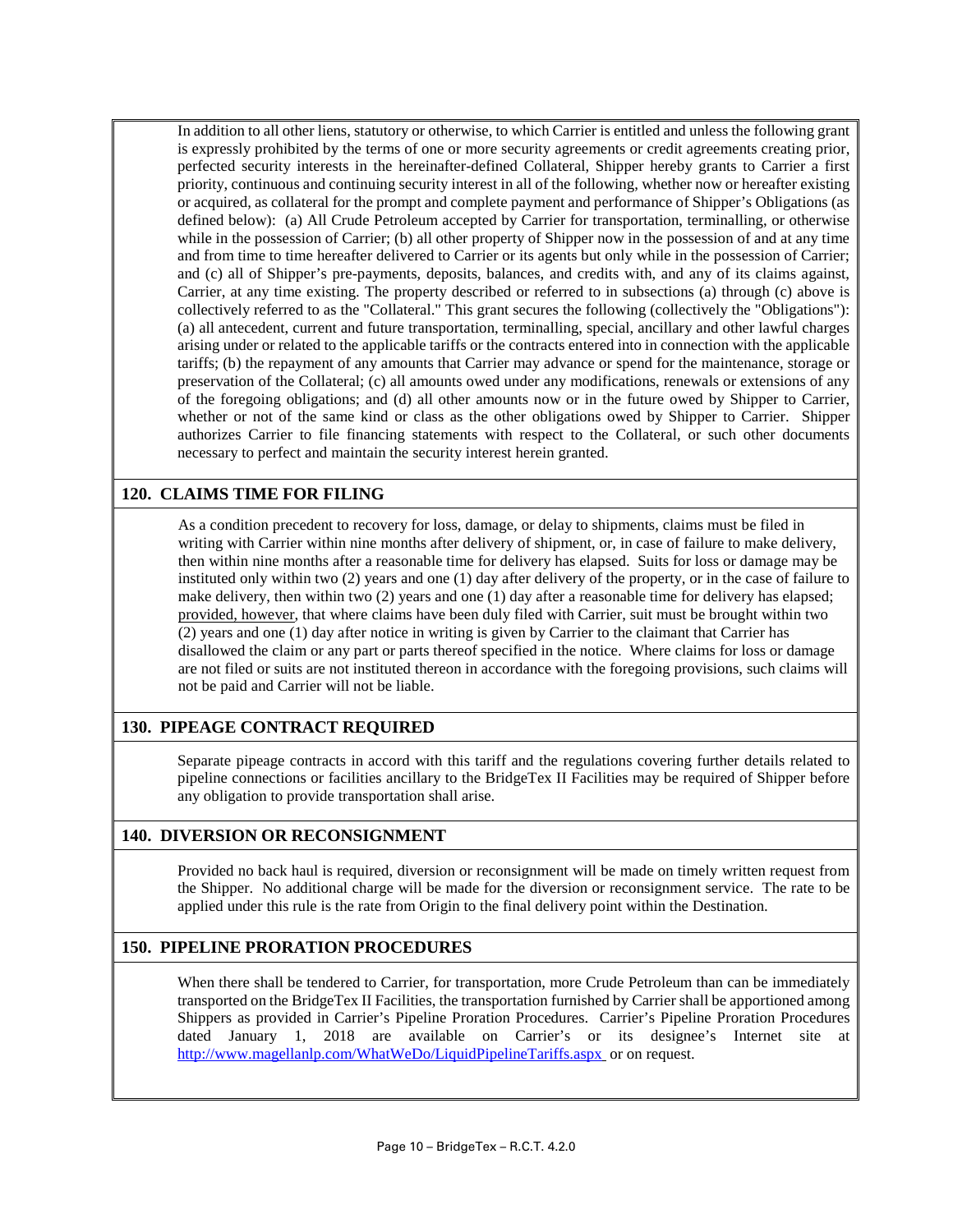## **160. APPLICATION OF RATES FROM INTERMEDIATE POINTS**

Crude Petroleum received from a point on the BridgeTex II Facilities that is not named in Carrier's Local Tariff, but which is intermediate to a point from which rates are published, will be assessed the rate in effect from the next more distant point published in Carrier's Local Tariff.

#### **170. APPLICATION OF RATES TO INTERMEDIATE POINTS**

Crude Petroleum destined to a point on Carrier's lines that is not named in Carrier's Local Tariff, but which is intermediate to a point to which rates are published, will be assessed the rate in effect to the next more distant point published in Carrier's Local Tariff.

## **180. LINE FILL AND TANK BOTTOMS INVENTORY REQUIREMENTS**

Prior to delivering Barrels out of the BridgeTex II Facilities, each Shipper will be required to supply a pro rata share of Crude Petroleum necessary for pipeline and tankage fill to ensure efficient operation of the BridgeTex II Facilities, as determined by Carrier in its sole discretion. Carrier shall revise its line fill apportionment every calendar quarter based on the volume shipped during such calendar quarter, and provide notice of such quarterly apportionment to each Shipper.

If the pro rata share of Crude Petroleum to be provided by a Shipper for this purpose changes after Carrier's quarterly reallocation, Shipper shall promptly be required to provide the difference of Crude Petroleum to Carrier or Carrier shall promptly redeliver the difference of Crude Petroleum to Shipper, as applicable.

Carrier shall redeliver Shipper's pro rata share of Crude Petroleum provided under this Item 180 only after Shipper balances have been reconciled between Shipper and Carrier. Carrier, at its discretion, may require advance payment of transportation charges on the volumes of Crude Petroleum to be cleared from the BridgeTex II Facilities, and any unpaid accounts, before final delivery of Shipper's Crude Petroleum will be made. Carrier shall have a reasonable period of time, not to exceed ninety (90) days, from the date of Carrier's quarterly apportionment, or from the date of notice by Shipper to Carrier of Shipper's election to receive redelivery of such difference of Crude Petroleum, if applicable, to complete administrative and operational requirements incidental to Shipper withdrawal.

Upon delivery of Crude Petroleum by Shipper to Carrier for this purpose, title to such Crude Petroleum shall remain with Shipper and not Carrier.

#### **190. ORIGINATION FACILITIES**

Crude Petroleum will be received only from pipelines, tanks, or other facilities that are provided by Shipper or Shipper's designee, or a connecting carrier. Carrier will determine and advise Shippers of the size and capacity of the pipeline and tanks that will need to be provided at the point of receipt to meet the operating conditions of Carrier's facilities at such point. Carrier will not accept Crude Petroleum for transportation unless such facilities have been provided.